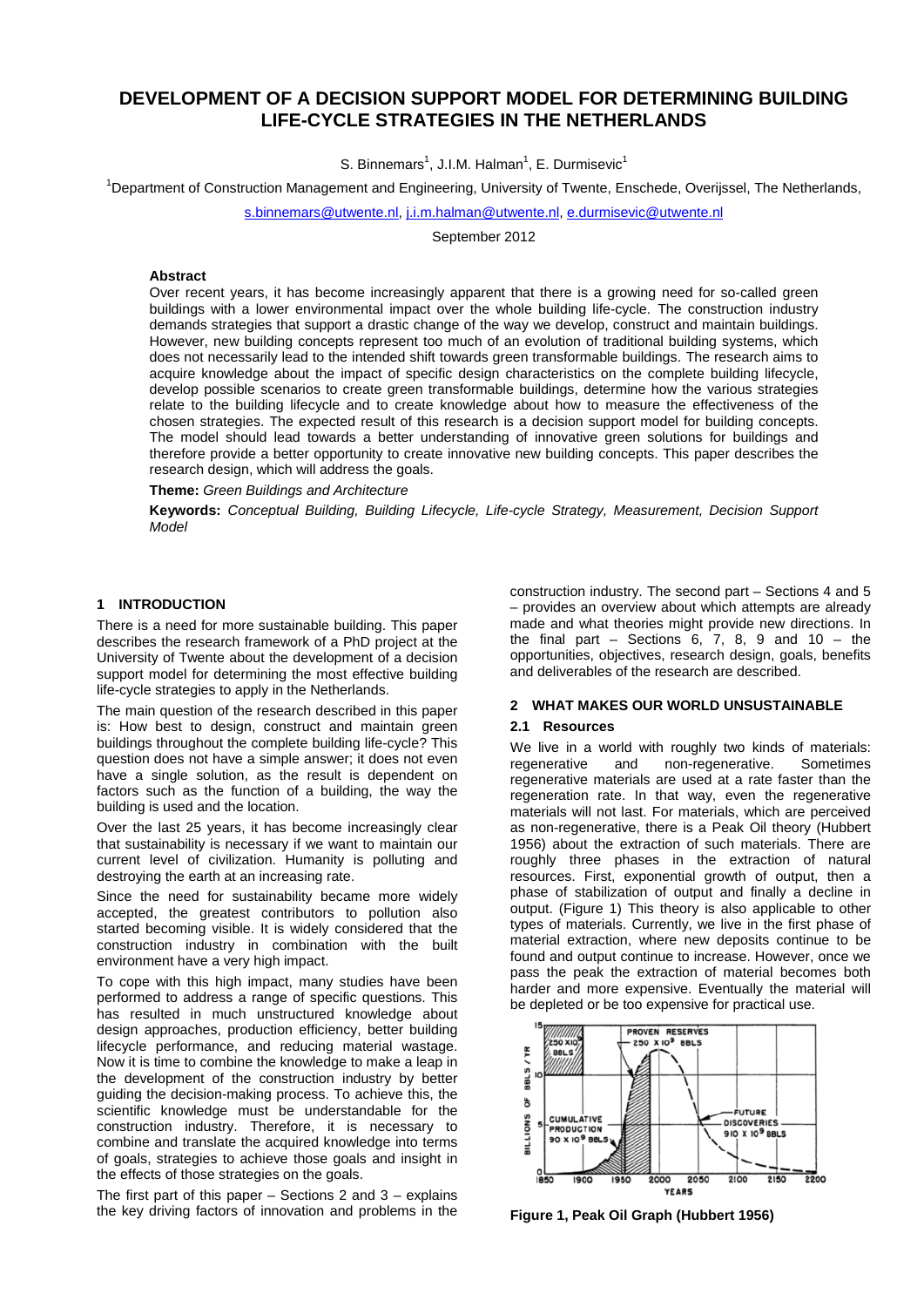In 'Limits to growth' [\(Meadows, Randers et al. 1972\)](#page-5-1), the rapidly growing world population is linked to the finite supply of resources. Examples are the limits to food production and problems induced by industrialization such as pollution, and resource depletion. In 'Cannibals with Forks' [\(Elkington 1997\)](#page-5-2), 'Collapse' [\(Diamond 2005\)](#page-5-3), and 'A New Green History of the World' [\(Ponting 2007\)](#page-5-4), the authors state that society is able to choose to be sustainable or unsustainable. If they choose to be unsustainable this will eventually mean humanity's downfall. Scarcity of materials would create huge problems in the construction industry.

### **2.2 Environment**

The Brundtland report "Our Common Future" pleads for sustainable development. The report warns of:

- acidification of forests and lakes
- depletion of ground water
- desertification of productive dry lands
- destruction of forests
- energy shortages
- environmental degradation
- erosion
- increase of poverty
- global warming
- lack of food security
- loss of species and generic resources
- new chemicals and new forms of waste
- overpopulation
- ozone layer depletion
- pollution of air and water
- proliferation of toxic chemicals and hazardous wastes
- toxic substances into human food chain and underground water tablets.

The authors of the report claim that these factors taken together will cause problems in the future. [\(World](#page-5-5)  [Commission on Environment and Development. 1987\)](#page-5-5)

In 'Small is beautiful', Schumacher [\(1973\)](#page-5-6) criticises western economics. He claims that the modern economy is unsustainable because natural resources are treated as expendable income. The problem is that most resources are not renewable and so will eventual be depleted. In addition, he claims that nature's resistance to pollution is limited.

Rockstom et al.[\(2009\)](#page-5-7) published their first article about what they call planetary boundaries, aiming to quantify these boundaries [\(Figure 2\)](#page-1-0). These boundaries can, they say, not be crossed without danger of losing the stable and ideal living conditions that have been present on earth since the start of the Holocene. However, the problem is that we have already crossed four boundaries, namely: Climate Change, Ozone Layer Depletion, the Nitrogen Cycle and the Rate of Biodiversity loss. Fortunately through regulation and political action Ozone Layer Depletion has been brought back within the threshold and the Ozone Layer is recovering. The problem is that once a boundary is crossed too far or for too long, the climate on the planet can change drastically. This means that every human development should be evaluated against these nine boundaries.



#### <span id="page-1-0"></span>**Figure 2, Nine pillars of the stability of the environment [\(Rockström 2009\)](#page-5-7)**

Given the severity of the problems discussed in this section, the construction industry has to aim for prevention of those potential problems in their actions and developments.

### **2.3 Economy**

From 1990 to 2008, the total number of building permits issued in the Netherlands slowly declined from 37,845 to 34,735. In this period, the number of permits for new buildings dropped from 28,058 to 18,320 and the licenses for other reasons, such as renovation, grew from 9,787 to 16,415. The financial crisis that started in 2008 had a serious impact on the building industry. The total number of licenses has since dropped from 34,735 to 22,717 of which 12,205 are for new buildings and 10,512 are for other reasons [\(CBS 2012\)](#page-5-8). The weak state of economy put additional pressure on an already declining market. Competition in the construction industry has become fierce and price driven. Good positioning in this market is important for survival.

### **2.4 Society**

#### *Properties of Society*

Society is always in flux, as can be observed by the population breakdown of the Netherlands [\(CBS 2012\)](#page-5-9) shown in [Figure 3.](#page-1-1) In addition, the average household size has dropped from 3.93 persons per household in 1950 to 2.22 in 2010. [\(CBS 2012\)](#page-5-10) Therefore, housing needs have clearly changed over the past 60 years.



#### <span id="page-1-1"></span>**Figure 3, Population Breakdown by Age for the Netherlands [\(CBS 2012\)](#page-5-9)**

#### *Needs of Society*

Maslow's Pyramid [\(Maslow 1982\)](#page-5-11), which in the western world the physiological and safety level were always taken for granted and people's struggles were at the love/belonging, esteem or even self-actualization levels. However, nowadays problems are starting to arise at the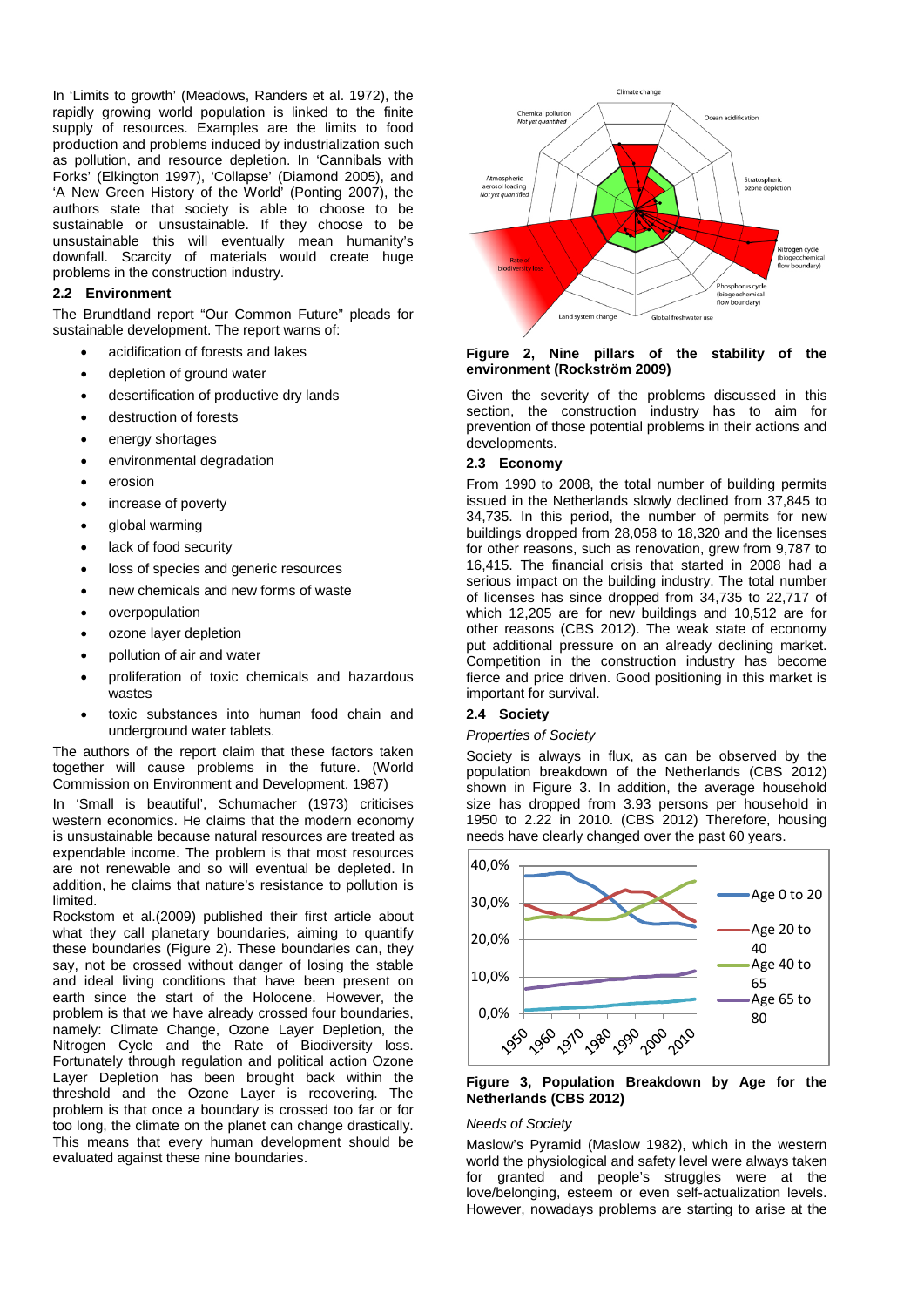safety level. One can think about security of employment, property, and resources. If we continue to deplete the world's resources, we might even end up struggling to fulfil the physiological needs for food and fresh water security.



#### **Figure 4, Maslow's hierarchy of needs [\(Finkelstein](#page-5-12)  [2006\)](#page-5-12)**

The construction industry is directly affected by the people living in and using the buildings. When the needs of people for a living environment change this is likely to have an impact on the construction industry.

### **3 THE CONSTRUCTION INDUSTRY AND THE BUILT ENVIRONMENT**

### **3.1 Current impact of the Construction Industry and the Built Environment**

In the Official Journal of the European Communities, it is stated that:

> "The residential and tertiary sector, the major part of which is buildings, accounts for more than 40% of final energy consumption in the Community and is expanding, a trend which is bound to increase its energy consumption and hence also its carbon dioxide emissions" [\(European 2003\)](#page-5-13)

This lead to the conclusion that the construction industry has to lower its footprint of energy usage and  $CO<sub>2</sub>$ production.

### **3.2 The Construction Industry and the Economy**

Since the start of the economic crisis in 2008 charts show a clear drop in the number of building permits. In addition, the housing market shows a drop in bought and sold houses as well as increased periods in which the houses are for sale. There are even more offices empty and for sale. All in all this reduces the need for new buildings, which puts stress on the market.

#### **3.3 The inherent inflexibility creates a balancing problem**

The inability of buildings to adapt to new functions, which is a common attribute of buildings, currently creates a problem. There are too many office buildings, which are no longer used; on the other hand, there are too few houses for first-time buyers.

## **3.4 Innovation in the Construction Industry**

Until the 20th century, improvements in house building were mostly based on the use of new materials or expanding the capacity of houses. Since the second half of the 20th century, there has been a constant drive towards the improvement of the performance of the building. Developments such as: sound insulation, fire protection, reduction of energy consumption for heating,

communication technologies, and home automation all added to the performance of the building, but they all did so by adding materials or subsystems. However, these innovations did not lead towards a fundamentally new building methodology. Instead, only lots of new technology was added. This is called 'innovation by addition' [\(Lichtenberg 2004\)](#page-5-14). Innovation through addition has led to enormous complexity in buildings. So reducing their adaptability.

### **4 DEVELOPMENTS IN THE CONSTRUCTION INDUSTRY IN THE NETHERLANDS**

Although much appears to be dysfunctional in the construction industry, there are also positives. Several attempts have been made to deal with the problems described above. This section briefly introduces Green Architecture, Industrial Production, Sustainable Construction, Flexible and Adaptable Buildings, RGVO and Design for Disassembly.

### **4.1 Green Architecture**

Green Architecture, aims to achieve sustainable buildings, but although becoming increasingly important is nowhere close to being a standard. Green Architecture improves Energy & Water Efficiency and applies Renewable Energy into buildings. Furthermore, Green Architecture makes use of Environmentally Preferable Building Materials and Specifications, reduces waste generation and reduces the use of toxic materials. Other key factors are a focus on high Indoor Air Quality, Smart Growth and Sustainable Development.[\(EPA 2012\)](#page-5-15)

In short, Green Architectures aims to reduce stress on the environment and resources while creating buildings with a healthy indoor climate.

### **4.2 Industrial Production**

Industrial production of buildings has been practiced on a large scale since the Second World War. The major benefits of Industrial Production are economies of scale, higher efficiency, reduced stress on resources, and higher quality because of the controlled production environment. However, it did face some problems, especially the standardized designs. They were so boring people did not like those buildings at all. [\(Scheublin 2006\)](#page-5-16)

### **4.3 Sustainable Construction**

Sustainable Construction aims to increase the performance of the construction process by reducing the  $CO<sub>2</sub>$  output, energy use and waste generation. This approach improves the quality of the buildings and at the same time reduces the impact on environment. However, although promising, Sustainable Construction is still quite new and under development.

### **4.4 Flexible and Adaptable Buildings**

Improving adaptability and flexibility increases the value of the building and of its components and elements. In addition, the increase in adaptability creates freedom of expression for owners. The combination of these two ensures a longer lifetime for the applied materials, which reduces stress on natural resources.

#### **4.5 RGVO (Dutch Acronym for Result Aimed Property Maintenance)**

RGVO is the proactive maintenance of buildings based on minimum and maximum quality levels. The application of RGVO prevents unexpected high costs during the use period. This is done by measuring and acting in time. Also, this ensures a certain quality level throughout the life of the building. [\(Sprong 2009\)](#page-5-17)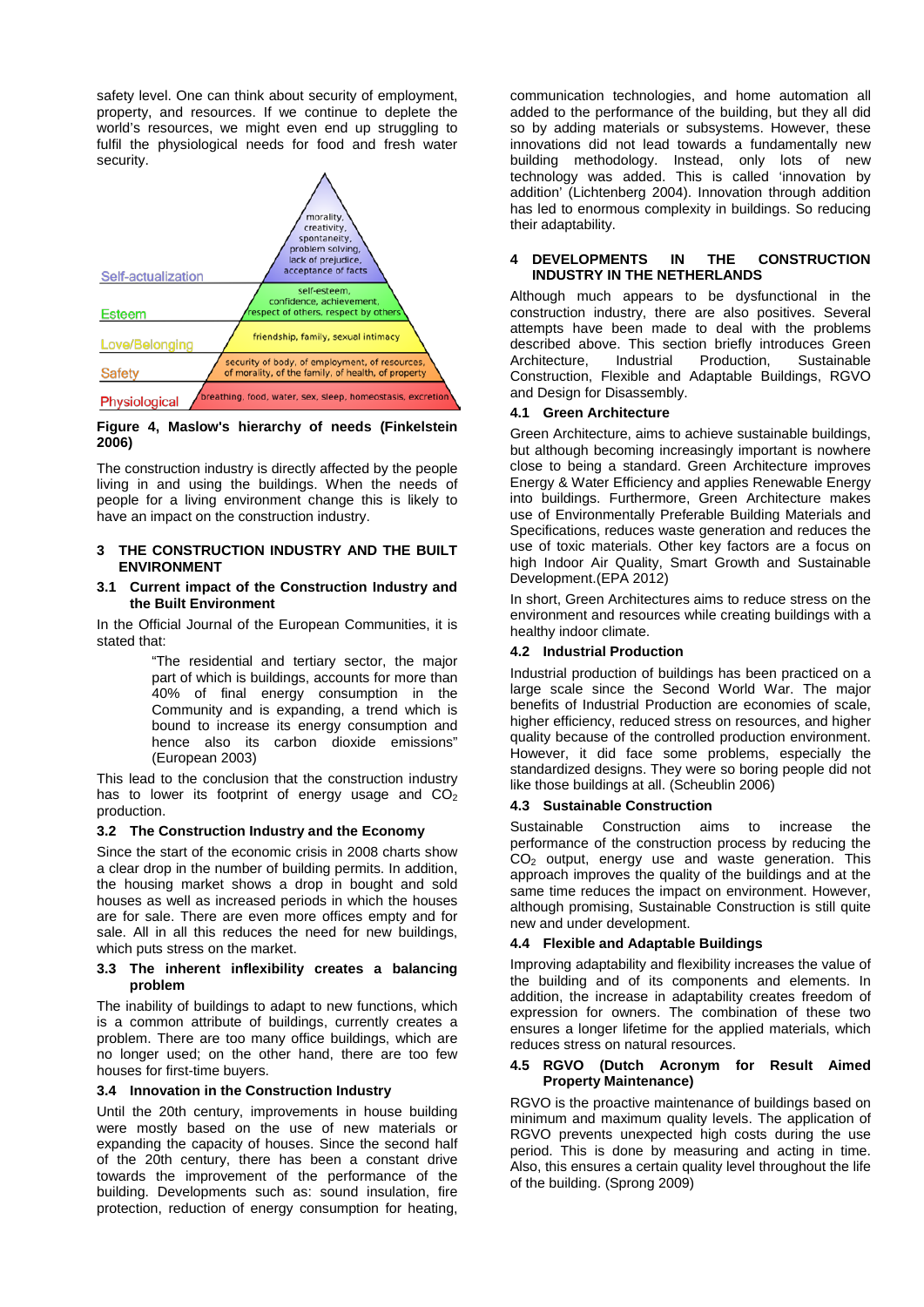#### **4.6 Design for Disassembly**

Design for Disassembly improves the ease of both assembly and disassembly, which increases the reusability of components [\(Durmisevic 2010\)](#page-5-18). Therefore, the value of components and elements will increase and the end-of-life waste generation will be reduced. The ability to disassemble a building enables the reuse of components – which reduces the stress on natural resources – and allows adaptation to the changing needs of society.

### **5 HOW TO PROCEED WITH THE DEVELOPMENT OF SUSTAINABLE BUILDING**

Current developments in the Netherlands are focused on reducing, reusing and recycling. Whether this is the optimum approach is debatable. We can learn a lot from the Cradle to Cradle approach [\(Braungart and](#page-5-19)  [McDonough 2002\)](#page-5-19), and aim for a positive footprint. Cradle to Cradle aims for a cyclic economy in which the output of one process is at the same time the input for another process. A positive footprint means producing abundance of useful materials, which are used as input for other processes. Two examples of a positive footprint are: the cleaning of fine dust from the air and using  $CO<sub>2</sub>$  in the production process. This does not only apply to  $CO<sub>2</sub>$ , fine dust and energy, but to all aspects: environmental, economic, societal [\(Binnemars 2011\)](#page-5-20)



#### <span id="page-3-0"></span>**Figure 5, Example of a Conceptual New Sustainability Perspective [\(Binnemars 2011\)](#page-5-20)**

A broader perspective about green buildings, such as that shown in [Figure 5,](#page-3-0) could help in determining directions for further development, innovation and research. The diagram depicts a space from the bottom line, via the base line to the top line. The bottom line can be seen as "bad", for instance: polluting, poor climate and poor visual quality. The base line is currently seen as sustainable, aiming for  $CO<sub>2</sub>$ -neutral, energy neutral and economically neutral. The top line suggests a positive impact, such as  $CO<sub>2</sub>$  absorption, creation of a healthy environment, economically beneficial and upcycling.

#### **6 OPPORTUNITIES TO MAKE A LEAP TOWARDS GREEN BUILDINGS**

Although there are many challenges, there are also many initiatives and opportunities to learn. For this research a lot can be learned from the experiences with existing innovative building methodologies. Furthermore, other industries that are technologically ahead of the construction industry can provide inspiration. Moreover, this research can use previous studies which tested

theoretical methodologies in practice and use the results as arguments for or against the use of those methodologies.

### **6.1 Learning from existing innovative building methodologies**

A lot can be learned from existing building methodologies and their successes and failures, such as: Open Systems Building [\(Habraken 1972\)](#page-5-21), Wilde Wonen [\(Weeber and](#page-5-22)  [Vanstiphout 1998\)](#page-5-22), IFD[\(SEV 2001\)](#page-5-23), Slimbouwen [\(Lichtenberg 2009\)](#page-5-24), IDF (Binnemars  $2011$ ) and Living Buildings[\(de Ridder 2011\)](#page-5-25).

### **6.2 Technomimicry**

Also, a lot can be learned from more industrialized high tech sectors such as the automotive industry, the industry for household appliances and the computer industry. One of the most commonly used strategies is development following the Product Platform Development principle, e.g. [\(Veenstra 2006\)](#page-5-26). Another important development is the adaptation of the Cradle to Cradle Concept [\(Braungart](#page-5-19)  [and McDonough 2002\)](#page-5-19) in both products and production processes.

### **6.3 Scientific researches**

Finally, a lot can be learned from studies performed in the field of construction, but also from research in other fields. This knowledge can then be combined to generate knowledge applicable to the construction industry.

### **7 THE OBJECTIVE OF THIS RESEARCH**

The objective of this research is to develop a decision support model for sustainable building concepts. This will require knowledge of existing strategies and measurement techniques. To reach the objective a clear overview about which additional research has to be done in relation to missing strategies or measurement techniques is necessary. This result in four subobjectives: (1) develop a model for the building lifecycle, (2) create a matrix of possible strategies, (3) determine the relations between strategies and the building lifecycle phases, and finally (4) determine the options for measuring the effectiveness of the strategies on the building lifecycle.

### **8 WHO WILL BENEFIT FORM SUCH RESEARCH?**

Besides the goal, the beneficiaries are also very important since they are the reason for the research. This research aims to place specific knowledge in an overview which is helpful for science, the decision support model is supposed to be a useful tool for the construction industry, and a healthy construction industry will help the society.

## **8.1 Science**

Science will benefit from this research. Considering the combining of previous specialized research projects, tapping into other pools of knowledge, which are not directly related to building and construction, and revealing missing strategies and missing measurement techniques.

#### **8.2 Construction Industry**

The construction industry will also benefit from this research. There will be a clear overview from the current state of development and a broader perspective to be able to decide which direction for innovation is preferable to pursue. Furthermore, the model can be used to reflect upon and improve the current business strategies.

#### **8.3 Society**

Society will benefit from a healthy construction industry by less pollution, more jobs, better job security, higher quality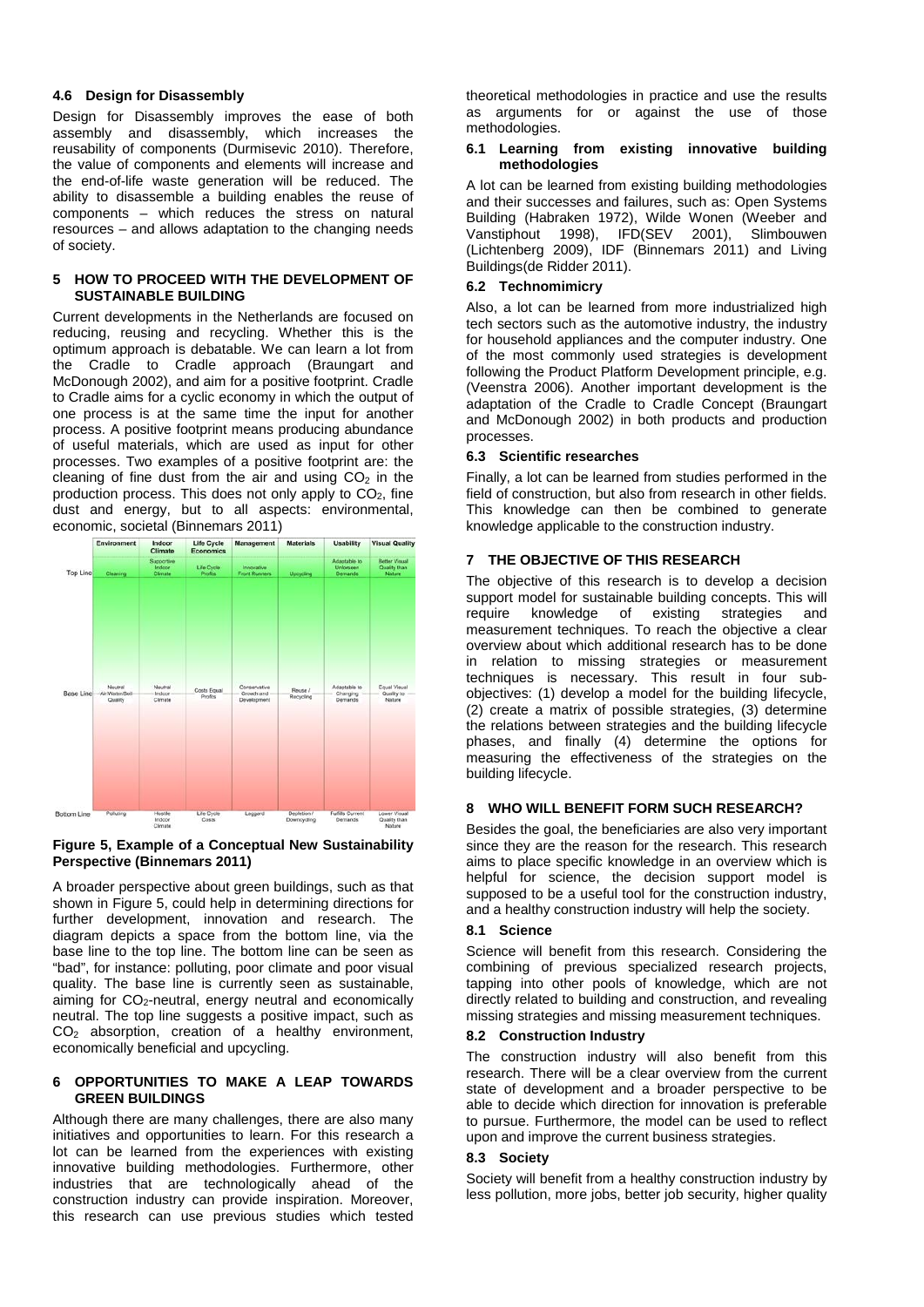buildings with higher quality architecture and better indoor climate quality.

## **9 RESEARCH DESIGN**

### **9.1 The Research Design**

The researched is designed in such a way that knowledge is gathered in a specific order. Each phase provides input for the next phase. [\(Figure 6\)](#page-4-0) This makes it crucial to follow the steps in this order. Also, the phases are specific enough to have a clear start and finish which allows a modular project approach for each phase. The phases are designed as a pyramid; each phase must provide a good foundation for the next layer. [\(Figure 7\)](#page-4-1)



### <span id="page-4-0"></span>**Figure 6, Research Design route**

Phases two, three, four and five will consist of the following steps:

- Set the goals for the phase
- Describe how to reach the goals
- Develop a planning with deadlines for the goals
- Gather the necessary data
- Interpret the data
- Develop a model
- Write a paper about the findings

### **9.2 Phase One**

Phase One is all about the research design. The expected result is this paper and a more detailed phase-to-phase description of the research. The focus of the research design is developing a clear overview about what knowledge is needed and at what point in the research.

### **9.3 Phase Two**

The purpose of phase two is to create knowledge about the complete building lifecycle. This knowledge will be presented in a model including material, money flows and actors. This is necessary to determine the influences of existing strategies on the building lifecycle (phase three).

### **9.4 Phase Three**

In this phase, research will be performed into possible strategies for different parts of the building lifecycle. Existing strategies will be identified and related to the lifecycle model.

### **9.5 Phase Four**

After creating knowledge about the lifecycle, strategies and the relations between those two, this phase will involve searching for methods of measurement to rate the effectiveness of those strategies.

### **9.6 Phase Five**

Once all information about the lifecycle, strategies and measurement techniques has been collected this will

finally be incorporated into a model which supports design decisions for conceptual building.

## **9.7 Phase Six**

After the model creation, this phase consists of the testing and validation of the model followed by any necessary remodelling.

### **9.8 Phase Seven**

Finally, conclusions will be drawn and recommendations made about the process and the results.

## **10 EXPECTED RESULTS**

There will be three major outcomes of this research. The first will be the pyramid of knowledge about strategies for sustainable buildings, which is created over several phases. The second result will be a matrix of sustainable building strategies, which categorizes strategies based on attributes and identifies which are missing. The final result will be the decision support model for determining which lifecycle strategy is the most sustainable for a specific situation and which can be used by the construction industry.

## **10.1 Pyramid of knowledge**

The pyramid is symbolic for the knowledge created in this research. To achieve the best results in each layer, a thorough knowledge about the layers below that layer is necessary. The first level aims for a complete understanding of the building life-cycle; the second level aims for an understanding of the applicable strategies; and the third level aims for understanding of the relations between strategies and the building life-cycle. The fourth layer aims to measure the effectiveness of the strategies and the top layer aims for understanding about which strategy reaches the best result for a certain desire.



## <span id="page-4-1"></span>**Figure 7, Knowledge Pyramid**

## **10.2 Strategy matrix**

The strategy matrix will be developed during phase three and completed in phase four. One axis of the matrix will list the different life-cycle phases and the other axis of the matrix will list the effects on these phases. The matrix will be populated with strategies. In this way, it will be easy to observe which effects have not yet been addressed by a strategy. This information can be used for directing further research.

## **10.3 Decision Support Model**

The final outcome will be the decision support model itself. This model must be easy to use. The aim for the model is to calculate which strategy is most suitable considering the input parameters. The output of the model is a generated list of the most suitable strategies and justification for the choice. [Figure 8](#page-5-27) shows a flowchart of the model.